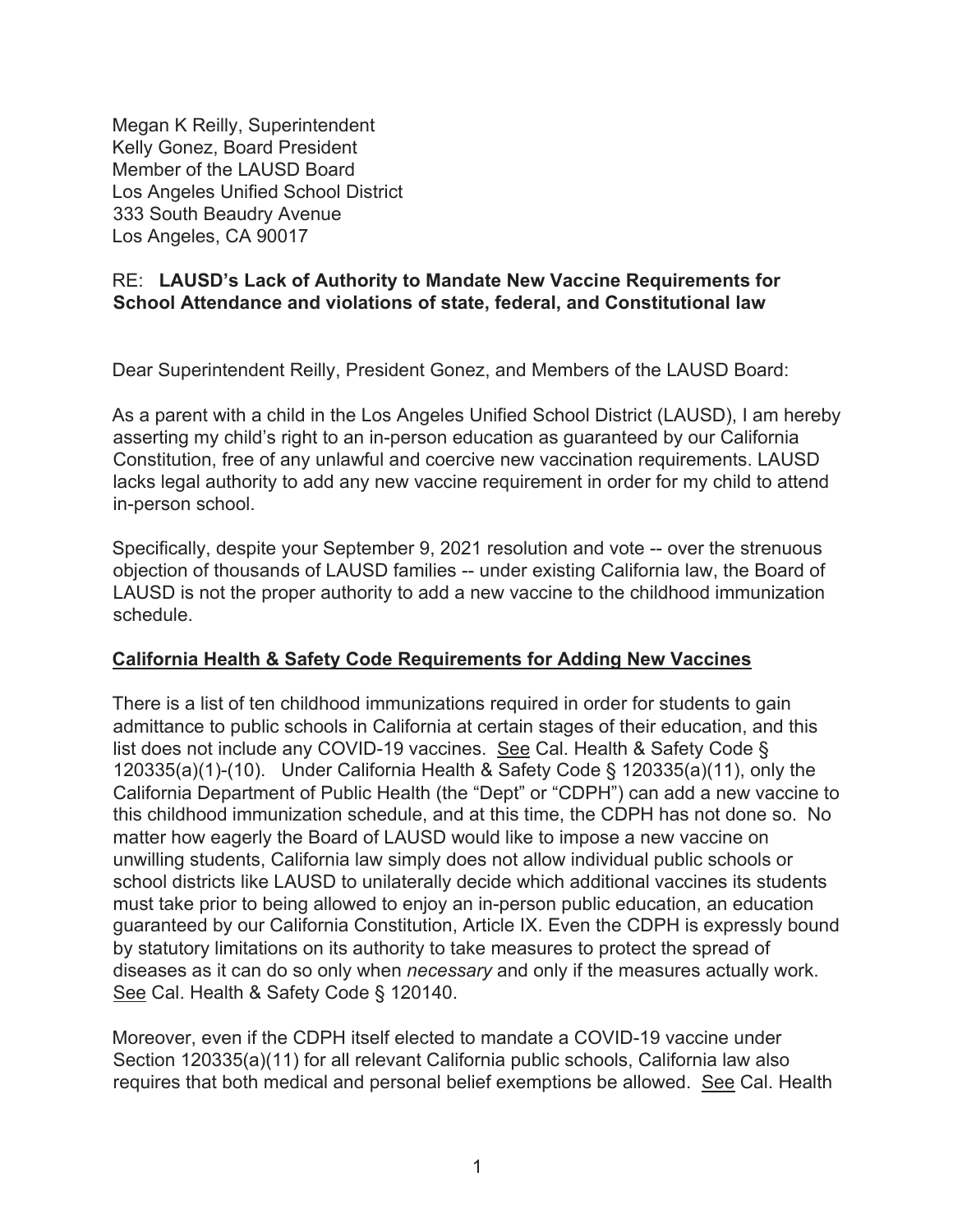& Safety Code § 120338. Accordingly, any unilateral COVID-19 mandate that LAUSD purports to impose on its students, and particularly without allowance for medical and personal belief exemptions, is illegal under California law and is also unconstitutional on its face.

## **Federal Emergency Use Authorization Law Requires a Right to Refuse EUA Products and Experimental Medical Trials involving Children Require Parental Consent**

In addition, while neither CDPH nor our state legislature has mandated any COVID-19 vaccine for public or private school attendance, neither authority can do so while the vaccines are still under emergency use authorization without express informed consent. 21 U.S.C. § 360-bbb-3 (the "EUA statute"). This EUA statute explicitly states that anyone to whom an EUA product is administered must be informed of the option to refuse the product, as well as the risks and benefits of receiving it. Although the FDA has purportedly approved one of the mRNA vaccines, in reality, the approved vaccine, the Pfizer Comirnaty vaccine, is not available or in widespread circulation in the United States. Instead, the only COVID-19 vaccines being offered to members of the public in California, including students 12 years of age or older, are still under emergency use authorization, including the Pfizer Biontech COVID-19 vaccine product. There is consequently no full FDA approval of *any* COVID-19 vaccine that is available for students of any age in California. In addition, all COVID-19 vaccines, including the Pfizer Comirnaty vaccine, remain authorized only under emergency use for ages 12-15, and thus no public entity can mandate such an experimental vaccine for students in that age range. If neither CDPH nor our state legislature can currently mandate these vaccines due to federal EUA law and federal pre-emption issues, clearly the Board of LAUSD cannot unilaterally mandate an experimental use COVID-19 vaccine for its students either.

EUA products are defined by federal law as experimental which means the administration of them is akin to entering one into a medical trial. It is important to point out that there are legal and regulatory requirements that must be adhered to prior to entering a minor into a medical trial. *Pointedly, a child cannot by law be entered into a medical trial unless there is a benefit.* Even if there is only a minimal risk to children, the regulations require that the parents expressly assent to the entry of their child into a medical trial. 45 CFR 46.404, 45 CFR 46.408. If there is a greater than minimal risk, which here there is the greatest risk of death, there must be a direct benefit and the risk must be as favorable as alternative approaches. 45 CFR 46.405. With an undisputed 99.97% recovery rate for children and existing alternative treatments available, this legal threshold cannot be met.

## **Unnecessary Liability for LAUSD for an Unnecessary Product**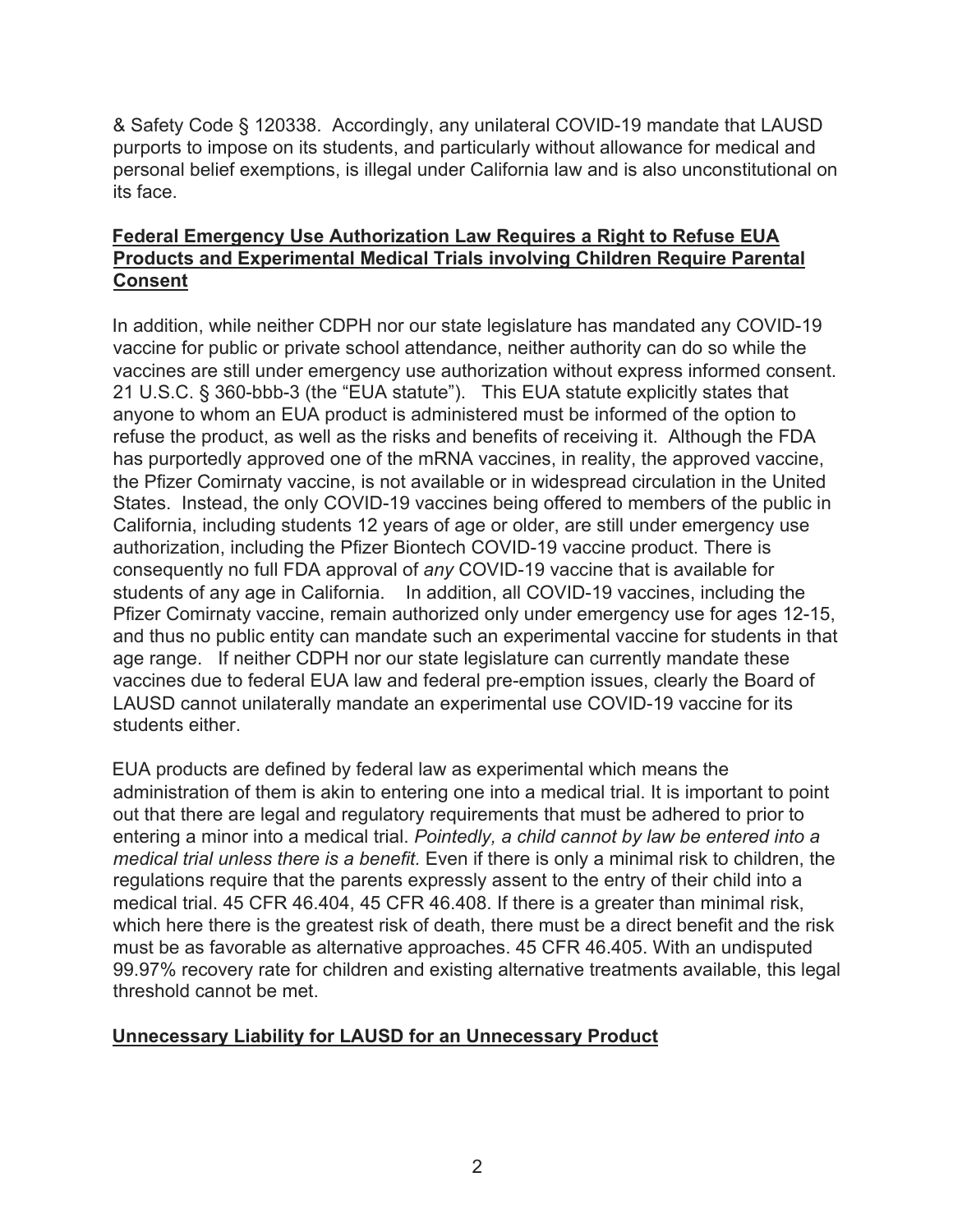Finally, it should be noted that under the Federal Public Readiness and Emergency Preparedness (PREP) Act, all COVID-19 vaccine makers are provided immunity from liability for their products. However, LAUSD and any schools attempting to mandate an experimental use vaccine or even an FDA approved vaccine that such school lacks authority to mandate under our Health & Safety code will certainly open themselves up for lawsuits if a student is injured by an unlawfully mandated COVID-19 vaccine.

It is also unclear why LAUSD believes that mandating a COVID-19 vaccine will do anything to prevent the spread of COVID-19 on school grounds. While your misleading post-vote September 9 email to LAUSD families insists that "*the science is clear – vaccinations are an essential part of protection against COVID-19*," the science is not clear at all. Instead, COVID-19 vaccines appear to be failing in significant measures around the globe. Highly vaccinated countries such as Israel and the United Kingdom are showing their own cases rising dramatically, with hospitals filling up with patients who are already fully vaccinated. Even the CDC is warning that boosters may soon be needed for U.S. consumers of these products, as more so-called "breakthrough cases" are discovered. It is unclear how LAUSD can be so blindly insistent of the benefits of a vaccine product at the same time numerous health authorities and media outlets around the globe are revealing these products to be unable to stop either transmission, infection, or even hospitalization or death. There is also the possibility that the vaccine products themselves are causing the variants, as numerous scientists have previously warned. As these COVID-19 vaccine products are still in their clinical trial stages, there is still much unknown about their benefits or potential long-term health risks.

Moreover, the delta variant is now alleged to be the dominant variant in California. The CDC has made it clear in recent weeks that vaccinated persons can transmit the delta variant and might even possess higher viral loads than those who were not vaccinated, particularly those who have already naturally recovered from COVID-19. Since none of the vaccine products were ever tested for or intended to prevent infection or transmission, and are not preventing either, choosing to get a COVID-19 vaccine must remain an individual and personal health choice, with individualized risk-benefit assessments.

There is no legitimate public health reason to mandate that healthy children take a product that is still in its experimental clinical trials and that could cause more harm than benefit to this age cohort. LAUSD has no place attempting to mandate a product that does not even satisfy a rational basis, let alone a compelling governmental interest, for intruding upon significant Constitutional protections and rights to privacy, due process of law, and equal protection under the law.

At this point, those who are vaccinated have presumably protected themselves against severe COVID or death. As numerous studies indicate, and public health authorities acknowledge, children are at little risk of developing severe COVID-19. Accordingly, requiring any COVID-19 vaccine, especially among student populations in middle and